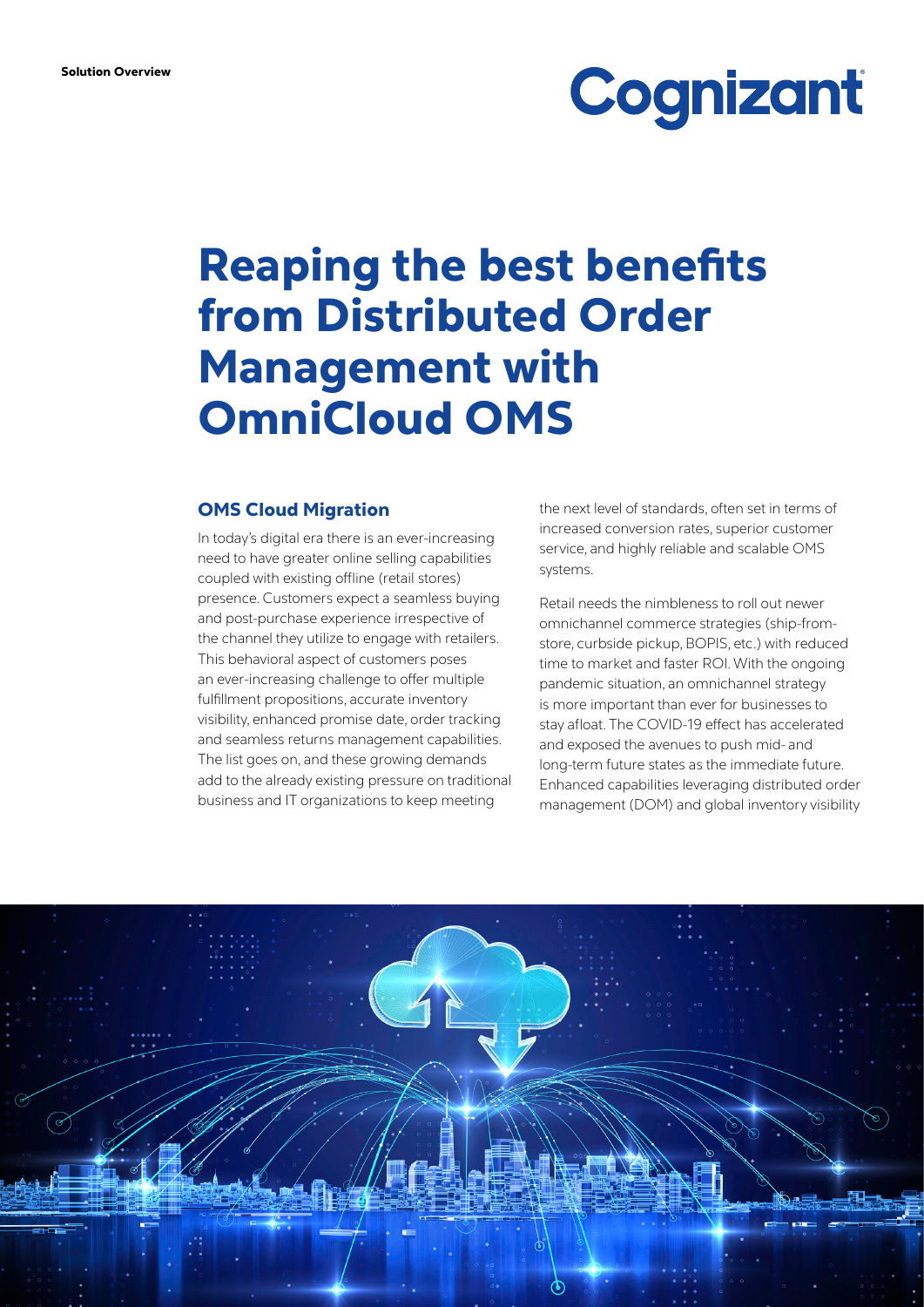#### Customer dilemma: Understanding the problem

When looking at the inevitable ask of cloud migration, many thoughts trigger a DOM cloud implementation or migration. These are the most common:



## **Implementation & service delivery**

- 
- 
- 

**Is code:** Well-defined and tuned **ts** on AWS for **automatic** provisioning onments, including all components e, MQ and others

**COM and GIV** ready to be deployed on ter; application monitoring framework d to reduce weeks of work

le-click build and deployment

tost estimation approach; **strict** control





#### Our solution: The Cognizant advantage

Cognizant's best-in-class OmniCloud OMS template solution is built on IBM's most advanced Sterling OMS, v10 and above, which provides customers with implementation benefits and service advantages for new implementations, Sterling OMS upgrades or migration to a third-party platform.

#### **The Cognizant OmniCloud OMS template solution is implemented like a packaged "accelerated" offering that includes:**

| Detailed implementation plan and related<br>dependencies— <b>upfront determination</b> of<br>dependencies reduces overall risks                                            | Infrastructure a<br><b>Terraform Scrip</b><br>of multiple enviro<br>such as database |
|----------------------------------------------------------------------------------------------------------------------------------------------------------------------------|--------------------------------------------------------------------------------------|
| Reference architecture-precise, mature<br>and replicable for DOM cloud platform                                                                                            | <b>Containerized D</b><br><b>Kubernetes Clus</b><br>already integrate                |
| <b>Reference Kubernetes</b> charts, Helm<br>charts, design and capacity planning<br>artifacts. Rapid deployment and ready-to-<br>go from Day 1 of the implementation phase | <b>Automated sing</b>                                                                |
|                                                                                                                                                                            |                                                                                      |
| <b>Automated regression</b> test packs                                                                                                                                     | Cloud platform o<br>of cloud cost                                                    |
| <b>Certified IBM DOM</b> accelerators<br>and containers                                                                                                                    |                                                                                      |

(GIV) provide the business drivers needed to support omnichannel capabilities in these difficult times. The direction for the future of the retail industry is obvious, based on the above facts. An organization-wide strategy and the transformation required for a more direct-to-consumer (DTC) approach is being achieved by tuning the IT organization and infrastructure and by leveraging best-of-breed cloud-enabled omnichannel fulfillment platforms.

Cloud migration or digital transformation for core systems like DOM and GIV is a key foundational step in achieving the omnichannel vision many organizations outline to serve customers in a more nimble fashion. It helps to provide the much-needed cloud-scale boost that most off-the-shelf products are unable to achieve.

One immediate benefit is the "flexibility" it provides (as cost levers) in bringing down the expenditure on IT infrastructure and maintenance. The "pay-per-usage" offering benefits retail organizations that need a scaled-up infrastructure during peak times and a scaled-down version during lean periods.

Cognizant's OmniCloud OMS offering comes bundled with highly scalable and robust plugand-play business features that minimize upfront expenditures (CapEx) and resource investments for software, hardware and services. OmniCloud OMS is easy to deploy and readily provides IT DevOps with a scalable, nimble and reliable platform to configure and enable solutions according to business needs. The offering includes complete future application upgrades,

#### Trends in order management

Considering the above, quite a few options are available for cloud migration. Cognizant's OmniCloud OMS offering has a template solution that forms the basis for any rapid cloud implementation (new) or cloud migration for DOM and GIV. It provides the path of least disruption and includes mechanisms for COTS products like DOM and GIV to align with the digital transformation journey and migration to the cloud.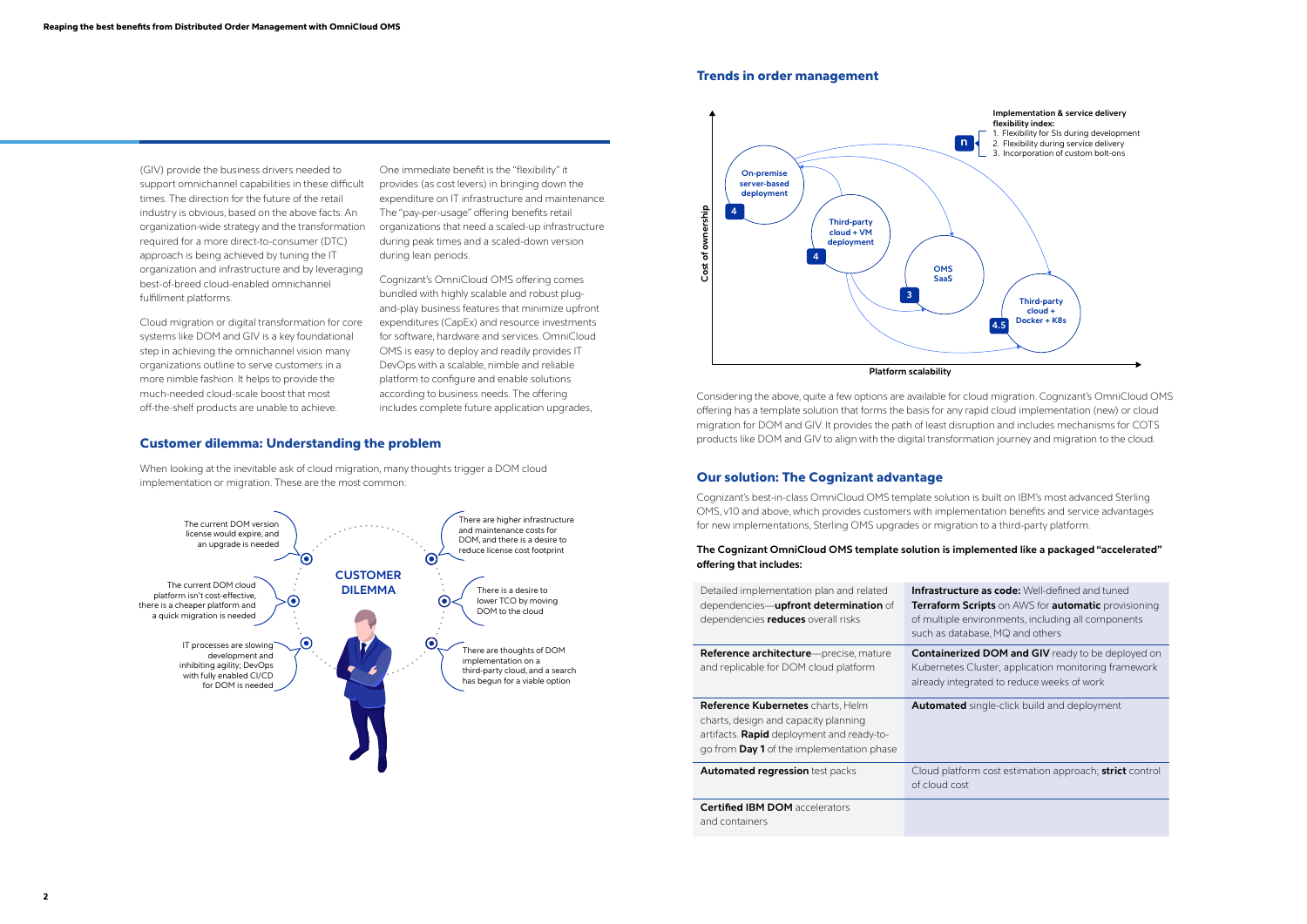#### Value proposition



Faster implementation. ~15% to 20% effort reduction



Pitfalls addressed & reference artifacts—reduce error & time to reinvent



Y-o-Y OpEx reduction estimated ~25% to 30% OMS infrastructure cost reduction



30% to 35% reusable solution for IBM Sterling cloud migration or new implementation

#### Case study: Improved customer experience for a UK high street clothing retailer

For a leading UK multinational apparel retailer, Cognizant implemented an end-to-end omnichannel digital transformation with OmniCloud OMS, upgrading IBM DOMS from version 9.3 to 10.0 and migrating multiple applications, including DOMS, to AWS cloud. IBM DOMS was deployed in containerized format on the managed AWS Kubernetes cluster (EKS). The complete implementation was done with minimal downtime during cutover as well as multiple steps to re-platform and migrate data to the cloud, enhancing the customer experience.



#### Benefits:

- Gained the ability to leverage all the new, out-of-the-box business capabilities IBM DOM provides
- Increased platform agility and flexibility—**~48 times faster** for environment provisioning
- **• Reduced/saved ~20% to 30%** in infrastructure costs
- Improved platform stability, visibility and reliability, with the included automated cloud platform disaster recovery mechanism. Helped **reduce** service delivery effort by **~10% to 15%**
- Improved control of the environment and hence **better** control over infrastructure costs
- Improved pre-peak season activities—**~12 times** faster compared to earlier seasons—as well as control

For more details, please contact us on **[OMSInquiry@cognizant.com](mailto:OMSInquiry%40cognizant.com?subject=).**